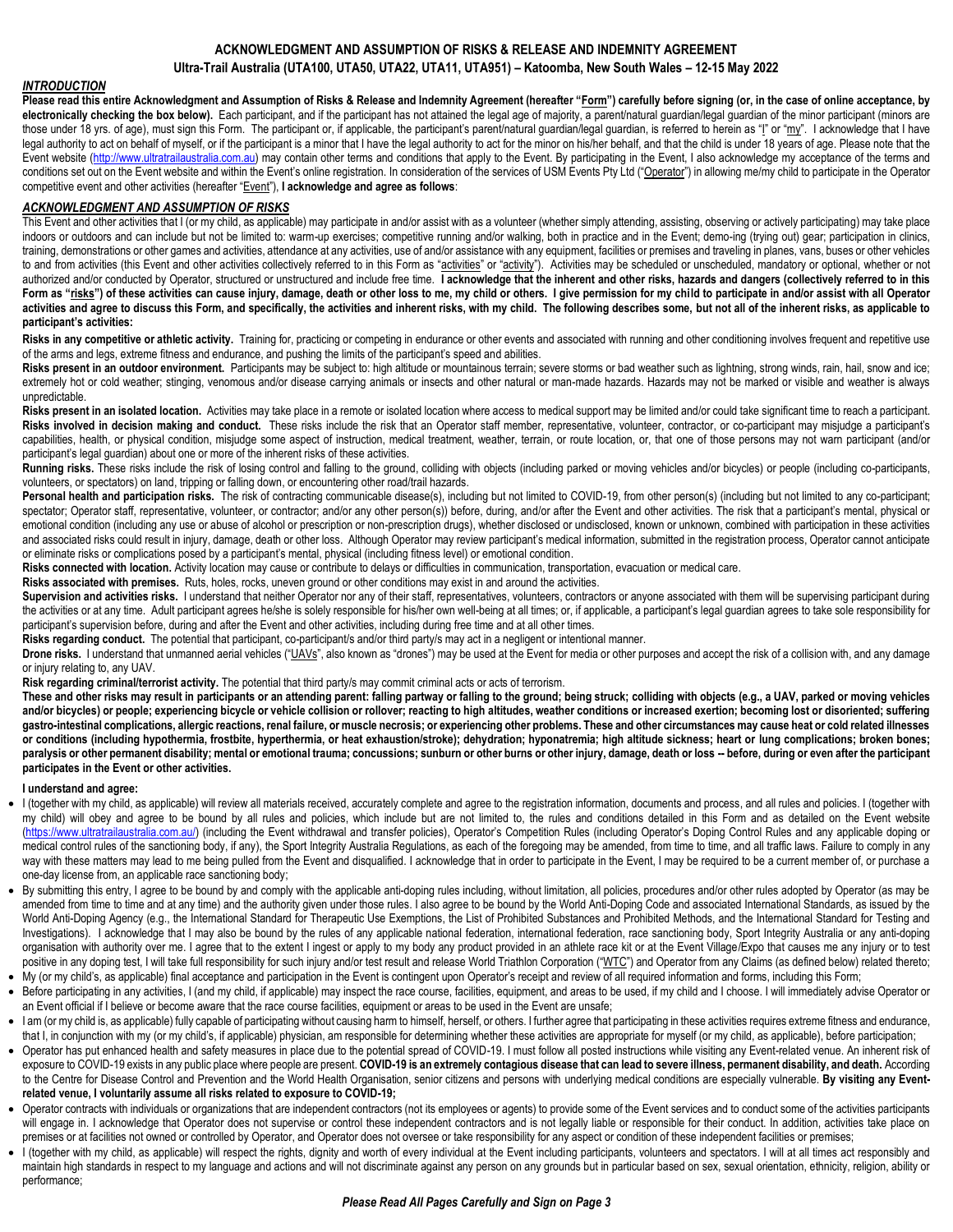- By signing this form, I agree to release and waive the liability of Operator and/or WTC in relation to recreational services (as that terms is defined in the Competition and Consumer Act 2010 (Cth) and the Australian Consumer Law) or dangerous recreational activity (as that term is defined in the Civil Liability Act 2002 (NSW), Civil Liability Act 2003 (Qld) and the Civil Liability Act 2002 (WA)) for any: death; or physical or mental injury of an individual (including the aggravation, acceleration or occurrence of such an injury of the individual); or the contraction, aggravation or acceleration of a disease of an individual; or the coming into existence, the aggravation, acceleration or recurrence of any other condition, circumstance, occurrence, activity, form of behavior, course of conduct or state of affairs in relation to an individual that is or may be harmful or disadvantageous to the individual or community or that may result in harm or disadvantage to the individual or community, other than that which was caused by reckless conduct;
- If I wish to withdraw from the Event, or transfer my registration to another distance of the Event, I must do so myself, and the Event specific withdrawal and/or transfer policy set out on the Event website (if any) will apply;
- The information provided in this Form is not exhaustive, other unknown or unanticipated activities, inherent or other risks and outcomes may exist, and Operator cannot assure my (and my child's, if applicable) safety or eliminate any of the risks. I understand I can and should consult Operator representatives if I have further questions about the activities or the associated risks; and
- I am (or my child is) voluntarily participating, and I (and my child) acknowledge the inherent risks in connection with the activities. Therefore, I agree that I (and my child, if applicable) **assume and accept full responsibility for the participant, for the inherent and other risks (both known and unknown) of the activities, and for any injury, damage, death or other loss suffered**  by me or my child, resulting from those inherent and other risks, including but not limited to the risk of my, my child's (if applicable), a co-participant's, a Released Party's, a spectator's, a **volunteer's, and/or a third party's passive or active negligence or intentional or other misconduct.**

#### *RELEASE AND INDEMNITY*

**Please read Parts A and B carefully. This Release and Indemnity section contains a surrender of certain legal rights.** 

**Part A: To the extent allowed by applicable law, I for myself (and also for my child participant, if applicable), agree as follows:**

- **To release and not to sue** Operator, WTC, any applicable federation and/or race sanctioning body, Event sponsors, Event organizers, Event promoters, Event producers, race directors, Event officials, Event staff, advertisers, administrators, contractors, vendors, volunteers, any area or district Councils or local bodies of whatever nature in which the Event may be staged, Police and all property owners and state, city, town, county, and other governmental bodies, and/or municipal agencies whose property and/or personnel are used and/or in any way assist in locations where the activities take place, and each of their respective parent, subsidiary and affiliated companies, assignees, licensees, owners, officers, directors, partners, board members, shareholders, members, supervisors, insurers, agents, employees, volunteers, contractors and representatives and all other persons or entities associated or involved with the activities (individually and collectively referred to in this Form as the "Released Party" and "Released Parties"), with respect to any and all claims, liabilities, suits or expenses (including attorneys' fees and costs) (collectively referred to in this Form as "claim" or "claim/s") that I may have, for any injury, damage, death, lost property, stolen property, or other loss in any way connected with my (or my child's) enrollment or participation in and/or assistance with the activities, including use of and/or assistance with any equipment, facilities or premises, howsoever caused; negligence, whether passive or active, of the Released Parties; any breach by the Released Parties of statutory duty; and/or losses resulting from the inherent or other risks of the activities. I understand I agree here to waive all claim/s I may have (for myself and my child) against the Released Parties and agree that neither I, nor my estate, heirs, assigns or beneficiaries nor anyone else acting on my behalf, will make a claim against the Released Parties for any loss I may suffer, if I (or my child) suffer injury, damage, death or other loss; and
- to defend and indemnify ("indemnify" meaning protect by reimbursement or payment) the Released Parties with respect to any and all claim/s brought by or on behalf of me, (my participating child, if applicable) or other family member/s, a co-participant or any other person, for any injury, damage, death, lost and/or stolen property or other loss in any way connected with my, or my child's, enrollment or participation in and/or assistance with the activities, including without limitation use of and/or assistance with any equipment, facilities or premises, howsoever caused; negligence, whether passive or active, of the Released Parties; any breach by the Released Parties of statutory duty; and/or losses resulting from the inherent or other risks of the activities.

**This Release and Indemnity section Part A includes but is not limited to claim/s for personal injury or wrongful death (including claim/s related to emergency, medical, drug and/or health**  issues, response, assessment or treatment), property damage, loss of consortium, breach of contract or any other claim, including claim/s resulting from the negligence of Released Parties, **whether passive or active.**

Part B: If the participant is a minor, I (the minor participant's parent) for and on behalf of my participating minor child, agree as follows: I agree here to waive and release, in advance, any claim or cause of action against the Released Parties that would accrue to my minor child for personal injury, including death, and property damage resulting from an inherent risk in the activity.

#### **NOTICE TO THE MINOR CHILD'S NATURAL GUARDIAN**

**READ THIS FORM COMPLETELY AND CAREFULLY. YOU ARE AGREEING TO LET YOUR MINOR CHILD ENGAGE IN A POTENTIALLY DANGEROUS ACTIVITY. YOU ARE AGREEING THAT, EVEN IF THE RELEASED PARTIES USE REASONABLE CARE IN PROVIDING THIS ACTIVITY, THERE IS A CHANCE YOUR CHILD MAY BE SERIOUSLY INJURED OR KILLED BY PARTICIPATING IN THIS ACTIVITY BECAUSE THERE ARE CERTAIN DANGERS INHERENT IN THE ACTIVITY WHICH CANNOT BE AVOIDED OR ELIMINATED. BY SIGNING THIS FORM YOU ARE GIVING UP YOUR CHILD'S RIGHT AND YOUR RIGHT TO RECOVER FROM THE RELEASED PARTIES IN A LAWSUIT FOR ANY PERSONAL INJURY, INCLUDING DEATH, TO YOUR CHILD OR ANY PROPERTY DAMAGE THAT RESULTS FROM THE RISKS THAT ARE A NATURAL PART OF THE ACTIVITY. YOU HAVE THE RIGHT TO REFUSE TO SIGN THIS FORM, AND THE RELEASED PARTIES HAVE THE RIGHT TO REFUSE TO LET YOUR CHILD PARTICIPATE IF YOU DO NOT SIGN THIS FORM.** 

To the extent allowed by applicable law, I agree to indemnify the Released Parties for any attorneys' fees and costs incurred by them in defending a claim or suit brought by or on behalf of my child (whether that claim or suit is initiated by me, my child or another party) that an arbitrator or court determines is barred under applicable law, or, if the claim is withdrawn or dismissed.

### *OTHER PROVISIONS*

#### **I understand and agree:**

- Any dispute or claim/s I may have arising out of, relating to or in connection with this Form, my enrollment or participation in the activities, or any other aspect of my relationship with Operator: 1) will be governed by NSW, Australia substantive law (without regard to its "conflict of law" rules) and 2) unless settled by direct discussions, will be determined by binding arbitration as the sole and final remedy for all matters in dispute, in accordance with then-applicable arbitration rules as interpreted and governed by an arbitrator knowledgeable in the field and in commercial matters, acceptable to both the participant and Operator (or, failing that, one nominated by LEADR – Association of Dispute Resolvers ("Leadr"), shall conduct the arbitration). Further, I acknowledge and agree that any such arbitration shall be conducted and resolved on an individual basis only. Required Venue: I agree that any arbitration proceeding, or any suit or other proceeding must be filed, entered into and/or take place only in Sydney, NSW, Australia.
- If I am signing as the participant's legal guardian, I have the legal authority to act for the participant and on his/her behalf. If my guardian status is challenged or found invalid, I will release, agree to defend and indemnify, and not to sue any of, the Released Parties, to the fullest extent allowed by law and per the provisions of this Form, just as if I were the participant's lawful guardian.
- In regard to my or my child's relationship with Operator, I agree that the contents of this Form will take precedence over any other forms or contracts I or my child may sign (for parties other than Operator) in connection with these activities.
- I am fully responsible for the security of my personal possessions at the Event and Organiser will not be liable for the replacement of any personal possessions. To the extent there are situations in which I provide Operator any of my personal property to hold, there may be times such personal property may not be returned to me. I waive any rights to such property and expressly consent to any and all actions Operator may take with respect to such property, including but not limited to, disposal of such property.
- In no event may I (or anyone else on my behalf) without the prior written consent of Operator, its assignees, or its designees: (a) use any intellectual property of WTC and/or its affiliates, including, but not limited to, the IRONMAN®, 70.3®, Iron Girl®, IRONKIDS®, Velothon®, Cape Epic®, 5150®, and Rock 'n' Roll® marks and names, the "M-Dot" logo, "K-Dot" logo (collectively, the "Operator IP") and/or any words or marks that refer to, or are suggestive of, or confusingly similar to, the Event, any Event logo, Event name, Event location, Event date, or Event race distance (collectively, "Event IP"), or (b) sell, market, distribute, or produce any products, events, merchandise, websites, or services that are IRONMAN®-branded, 70.3®-branded, Event-branded, or branded or marked using (i) any Event logo, (ii) any Event name, (iii) any Event IP, or (iv) or any Operator IP (including without limitation the word "IRON" or any foreign translation thereof as a prefix for, or component of, any race, event, trade name, trademark, organization name, club name, or brand of any kind, in each case in any way related to triathlon, triathletes, training, coaching, or any endurance sports).
- The athlete information packets (which contain each athlete's race bib and timing chip) must be picked-up by the registered athlete in person at the scheduled athlete check-in prior to the Event or as otherwise detailed on the Event website. I hereby acknowledge that photo identification will be required to check-in and pick-up my athlete information packet.
- I authorise and consent to Operator staff, representatives or contractors to conduct such public health safety screening activities by methods selected by Operator. **While participating in the Event I**  agree to comply with any public health and/or safety directions of Operator staff, representatives or contractors, police, government or health authorities. Further, I consent to the collection and use (by Operator staff, representatives or contractors, police, government or health authorities) of my personal information for contact tracing purposes (if required).
- I authorise Operator staff, representatives, contractors or other medical personnel (including but not limited to any medical director(s) of the Event) to obtain or provide medical care for me/my child, to transport me/my child to a medical facility, and to provide treatment (including but not limited to evacuation, hospitalization, blood transfusions, surgery and medications) they consider necessary for my (or my child's) health. I agree to pay all costs associated with that care and transportation. I agree to the release (to or by Operator and any medical director(s) of the Event, any race sanctioning body, insurance carriers, other health care providers and their staff, representatives or contractors) of any medical information or records necessary for treatment, referral, billing or other purposes.
- Operator reserves the right, in its sole discretion, to dismiss any participant from the activities, to deny or revoke entry of any applicant at any time, to issue special entries, and/or to disqualify any participant from the Event. If I or my child is dismissed or departs for any reason, I agree that I am responsible for all costs of early departure whether for medical reasons, dismissal, personal emergencies

### *Please Read All Pages Carefully and Sign on Page 3*